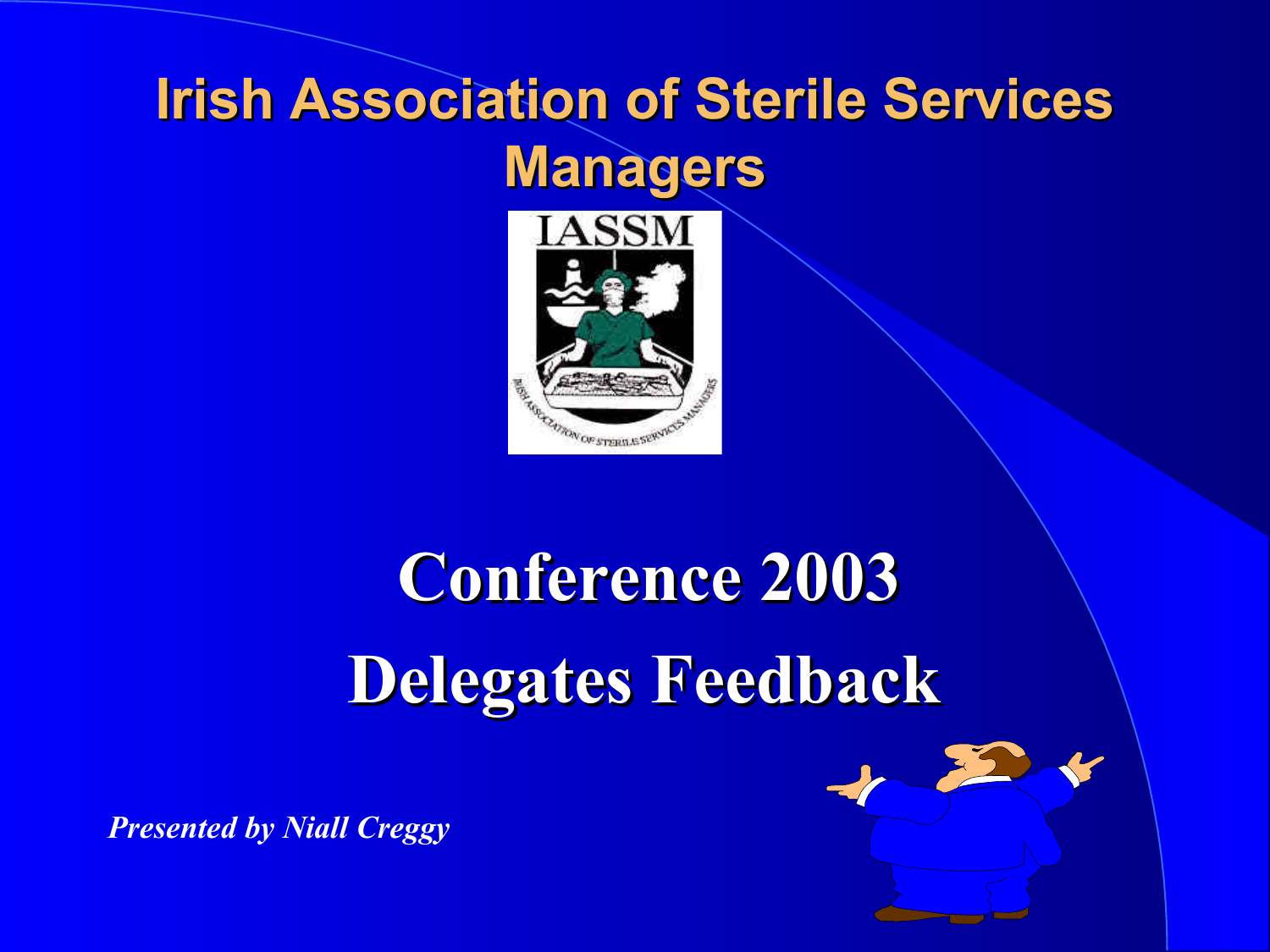

# **Contents**

- **1. Background ~ secondary**
- **2. Methodology**
- **3. Results**
- **4. Conclusions**

**& Recommendations**

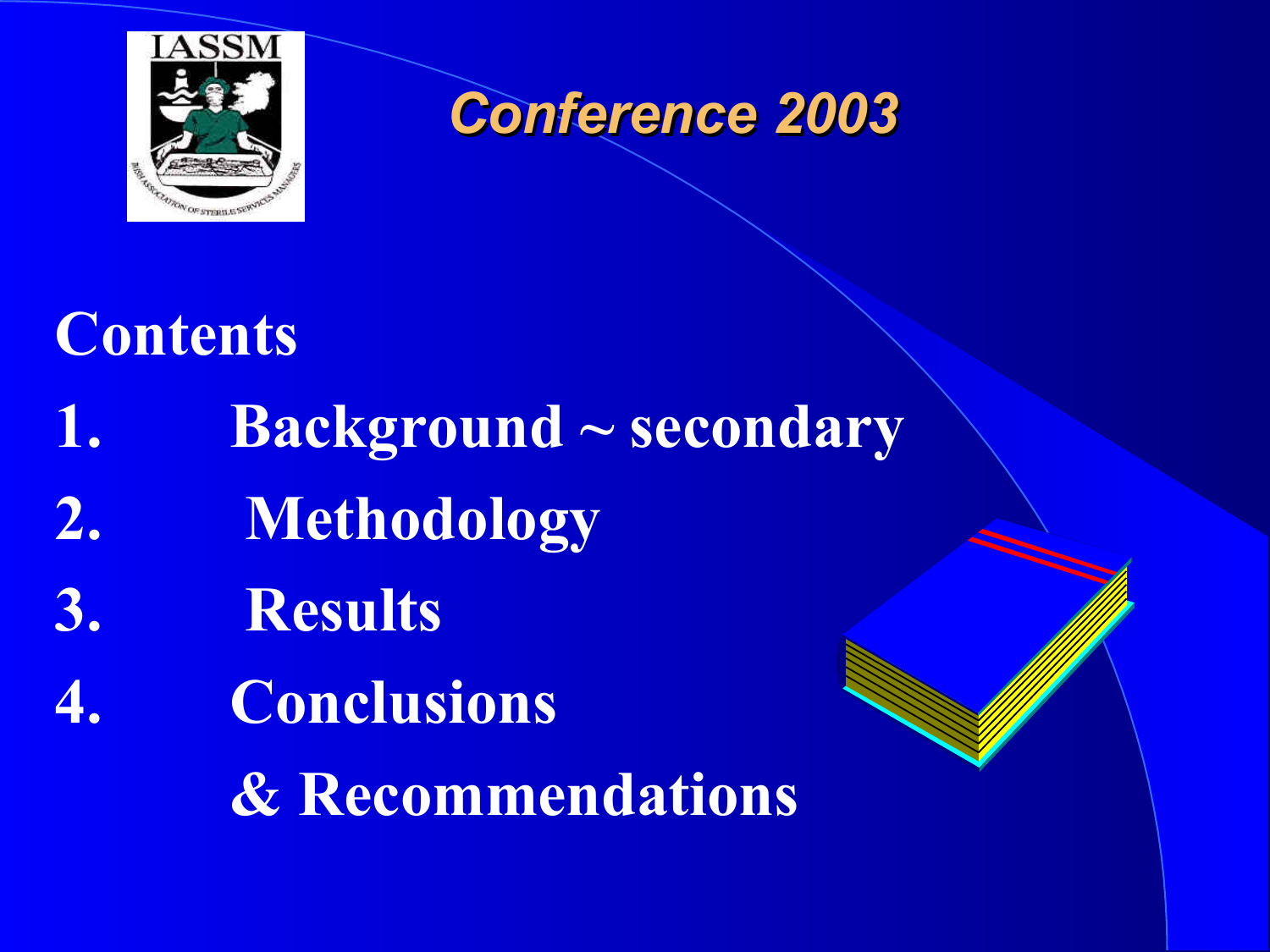

# **1. Backgorund - secondary**

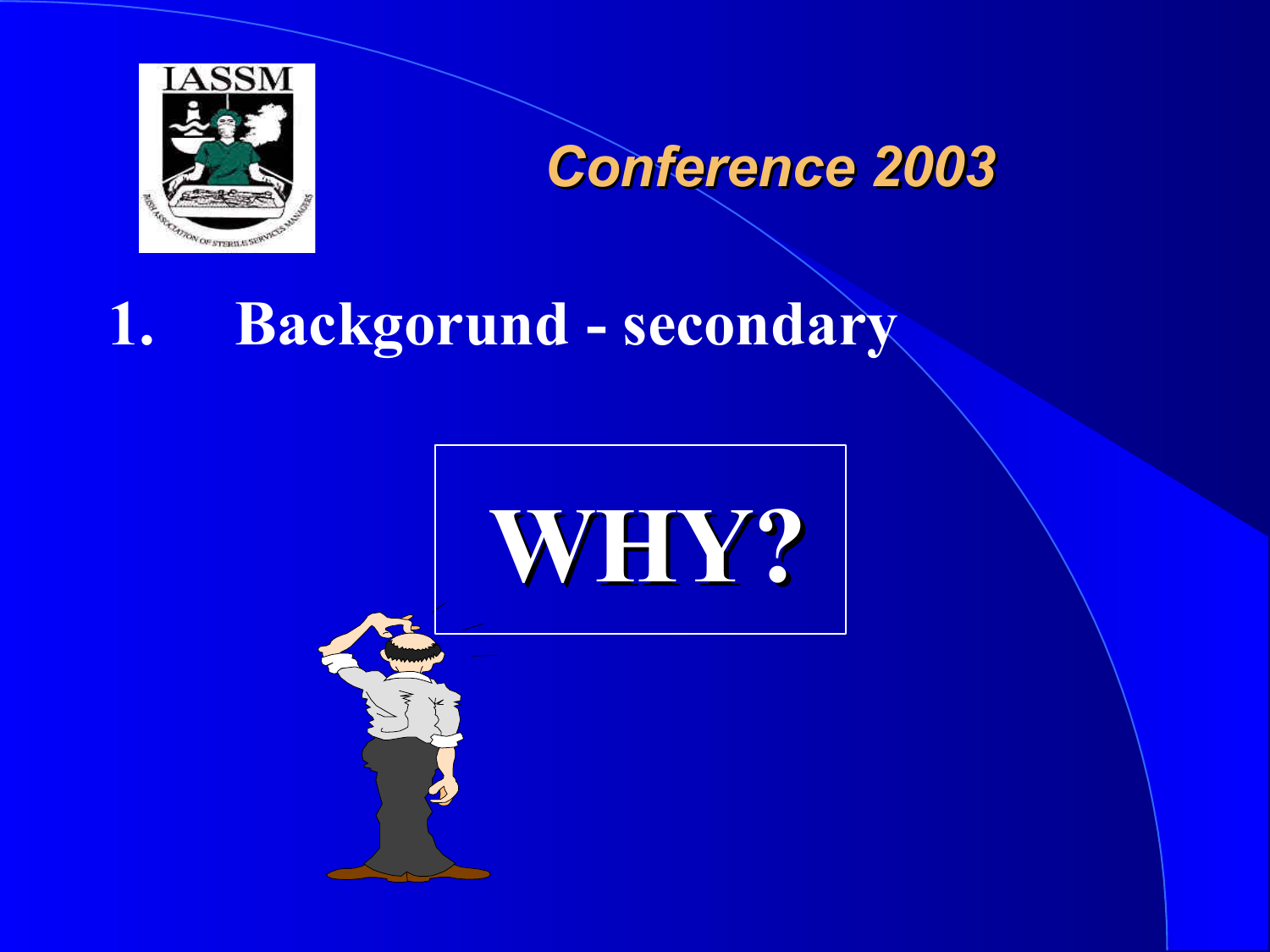

# **2. Methodology**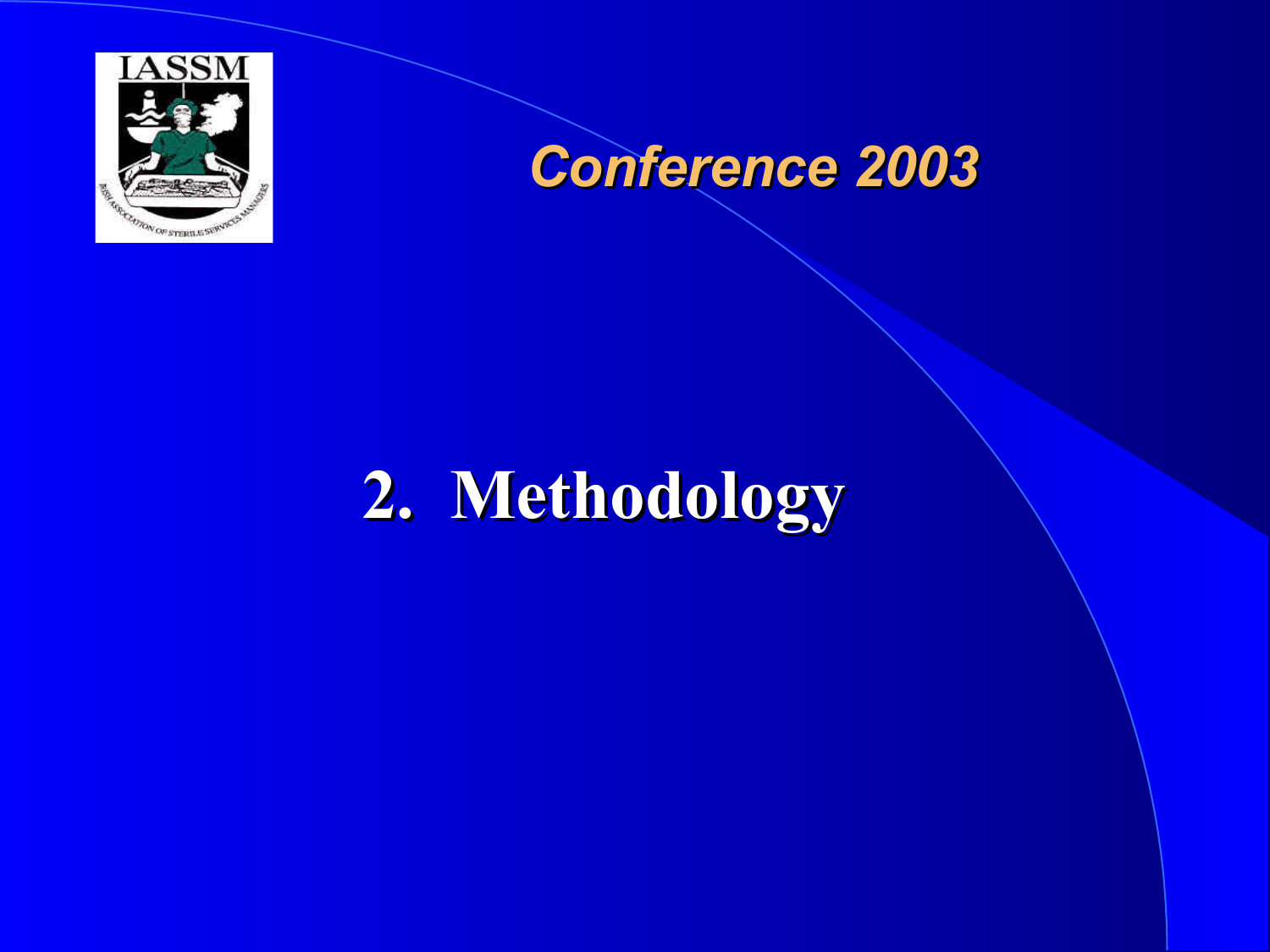

**5 Stages a) Objectives b) Population c) Sample d) Paradigm e) Analysis**

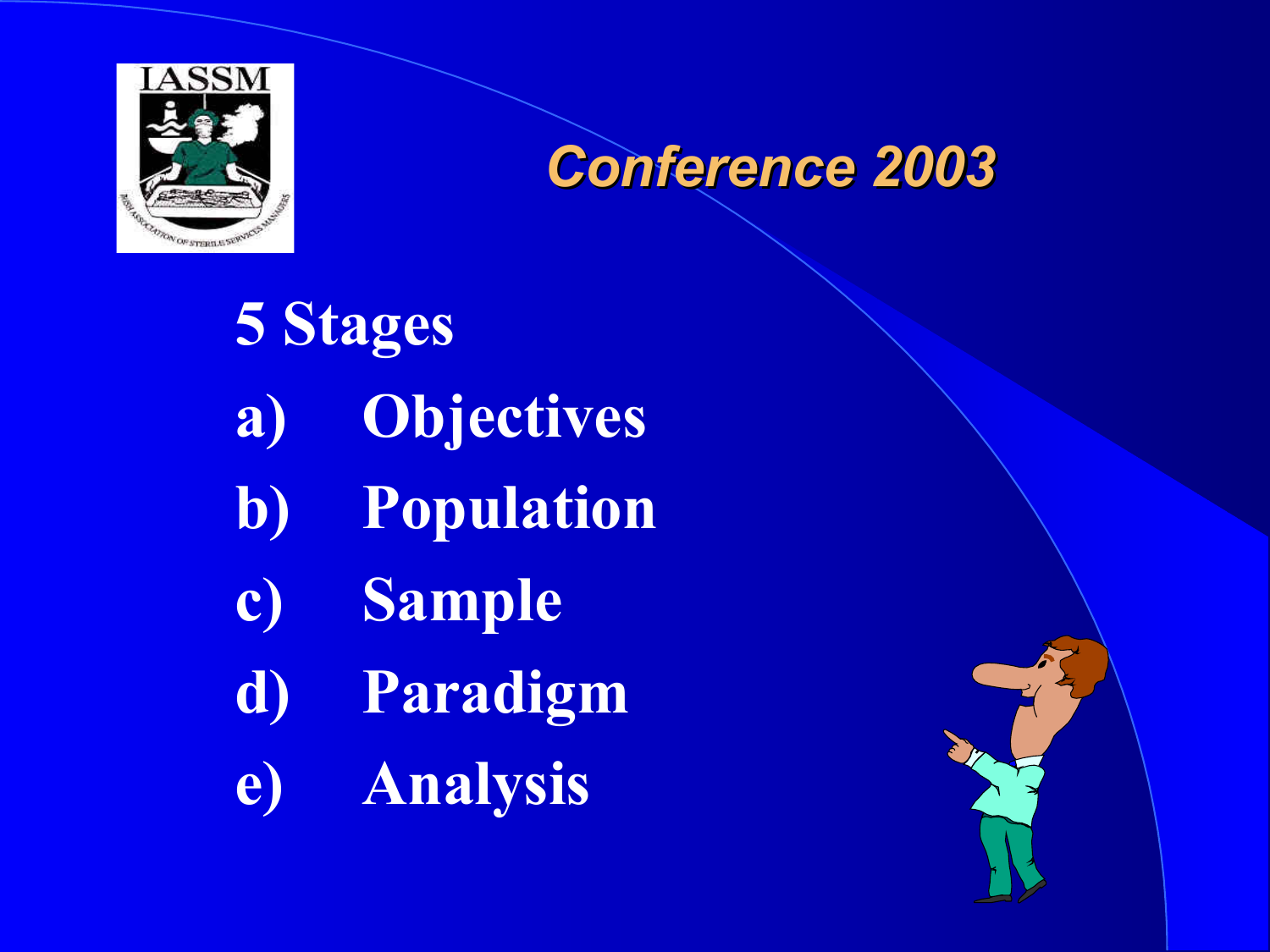

**a) Objective To determine delagates perception of the quality of the conference 2003:**

- **- Location/venue**
- **- Educational aspect**
- **Exhibition**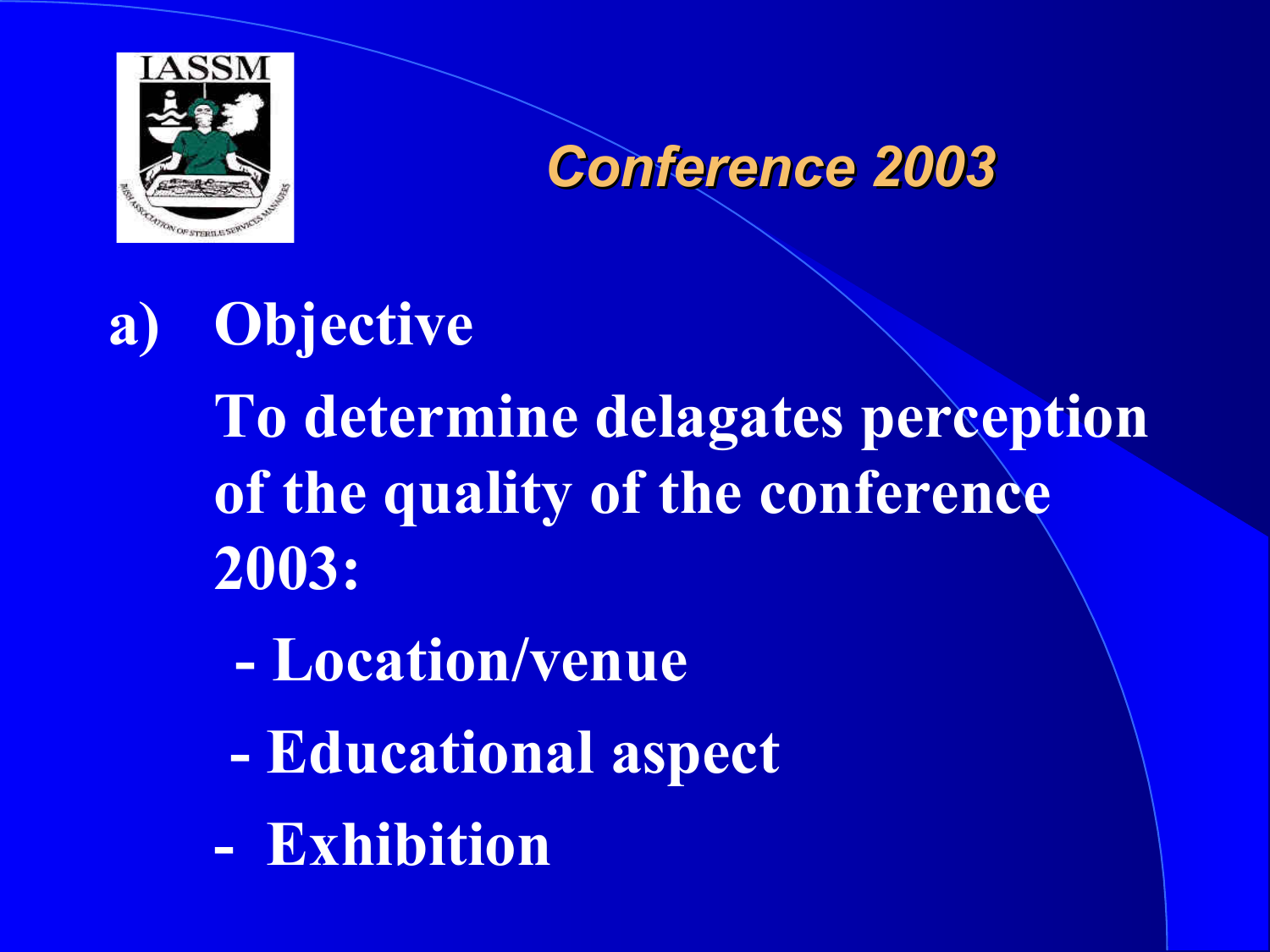

# **3. Research Findings**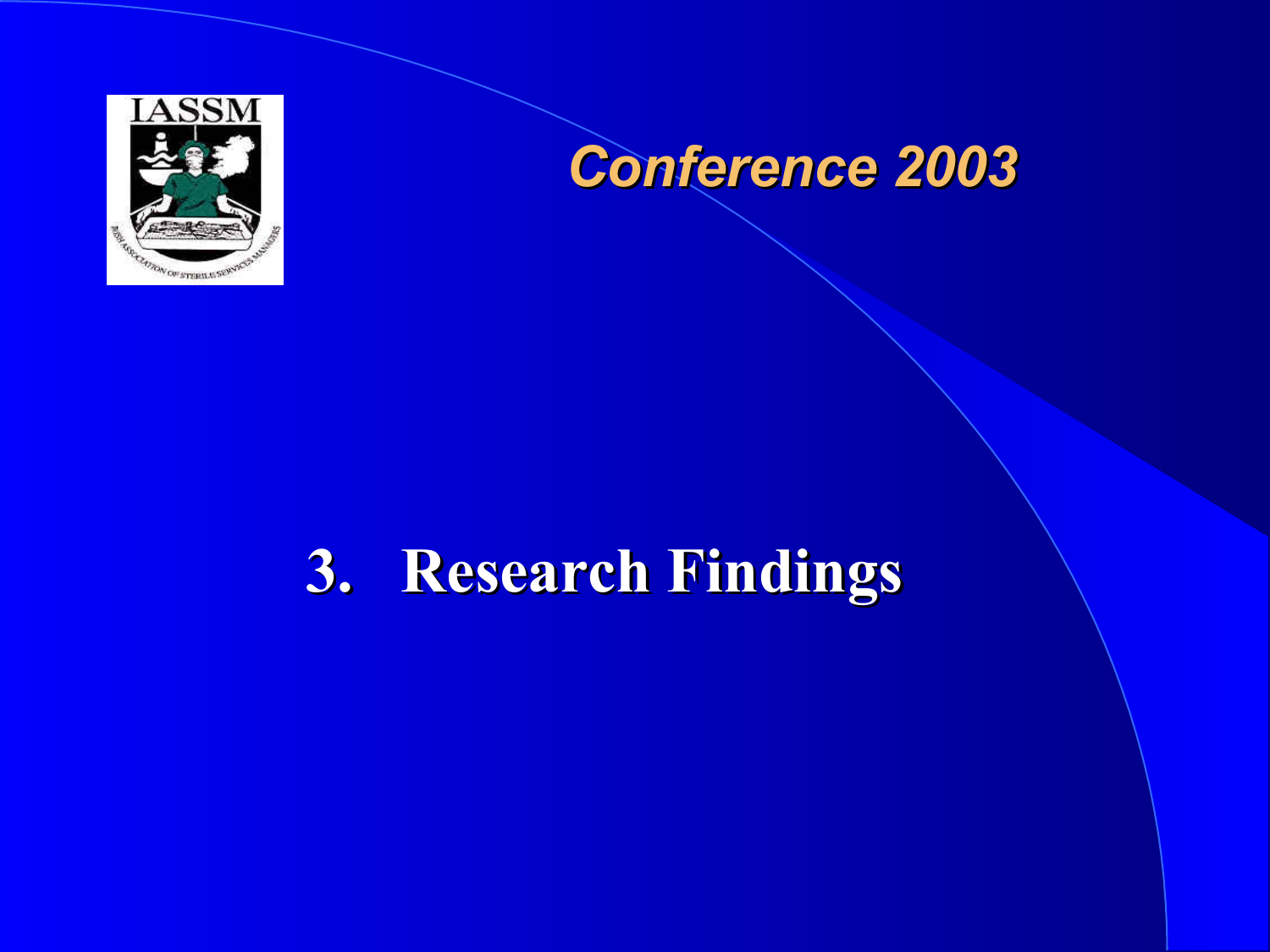

# **a) Demographic Profiles IASSM Members attending Conference 2003**

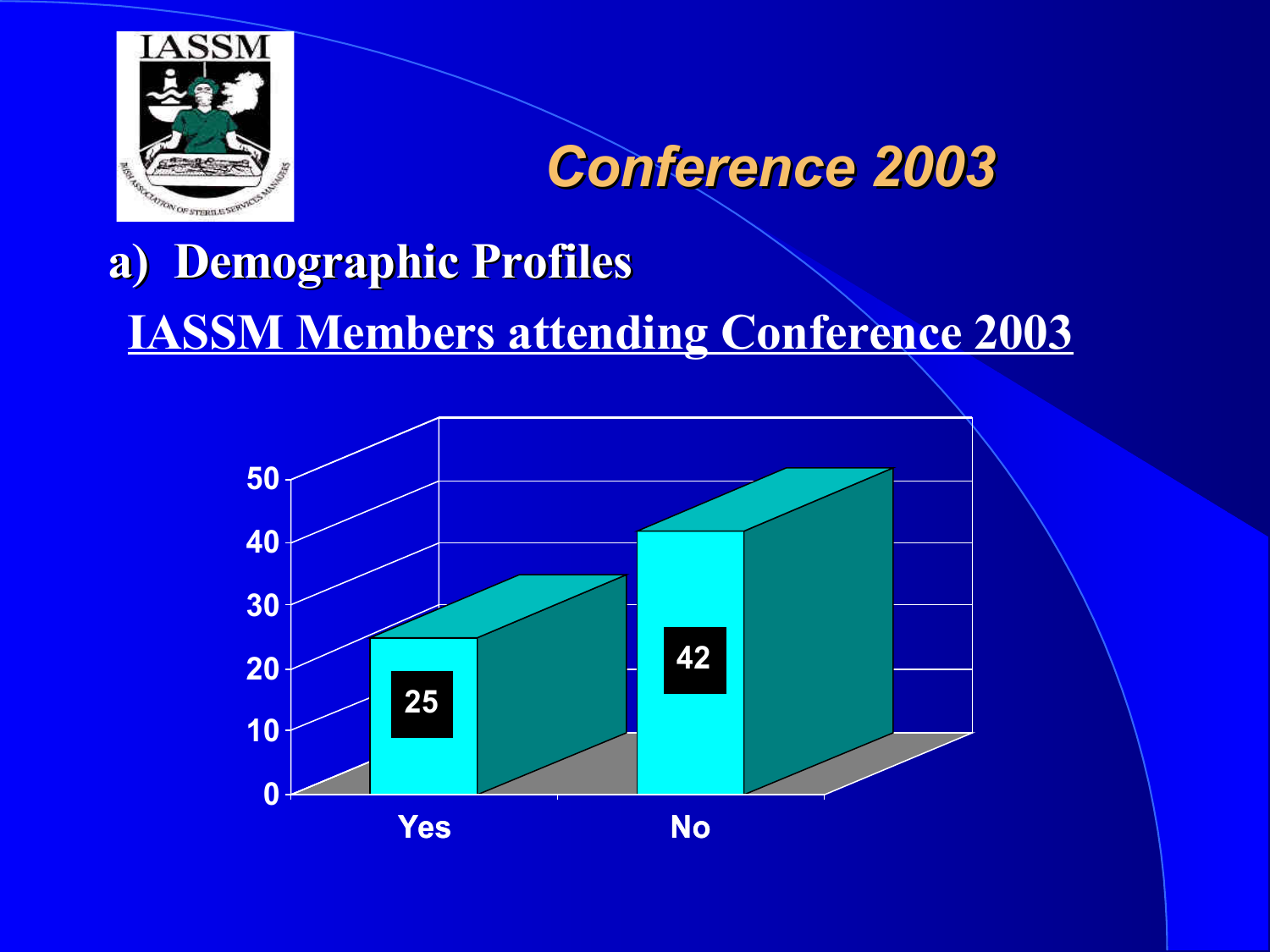

### **Area of Hospital Represented at Conference 2003**

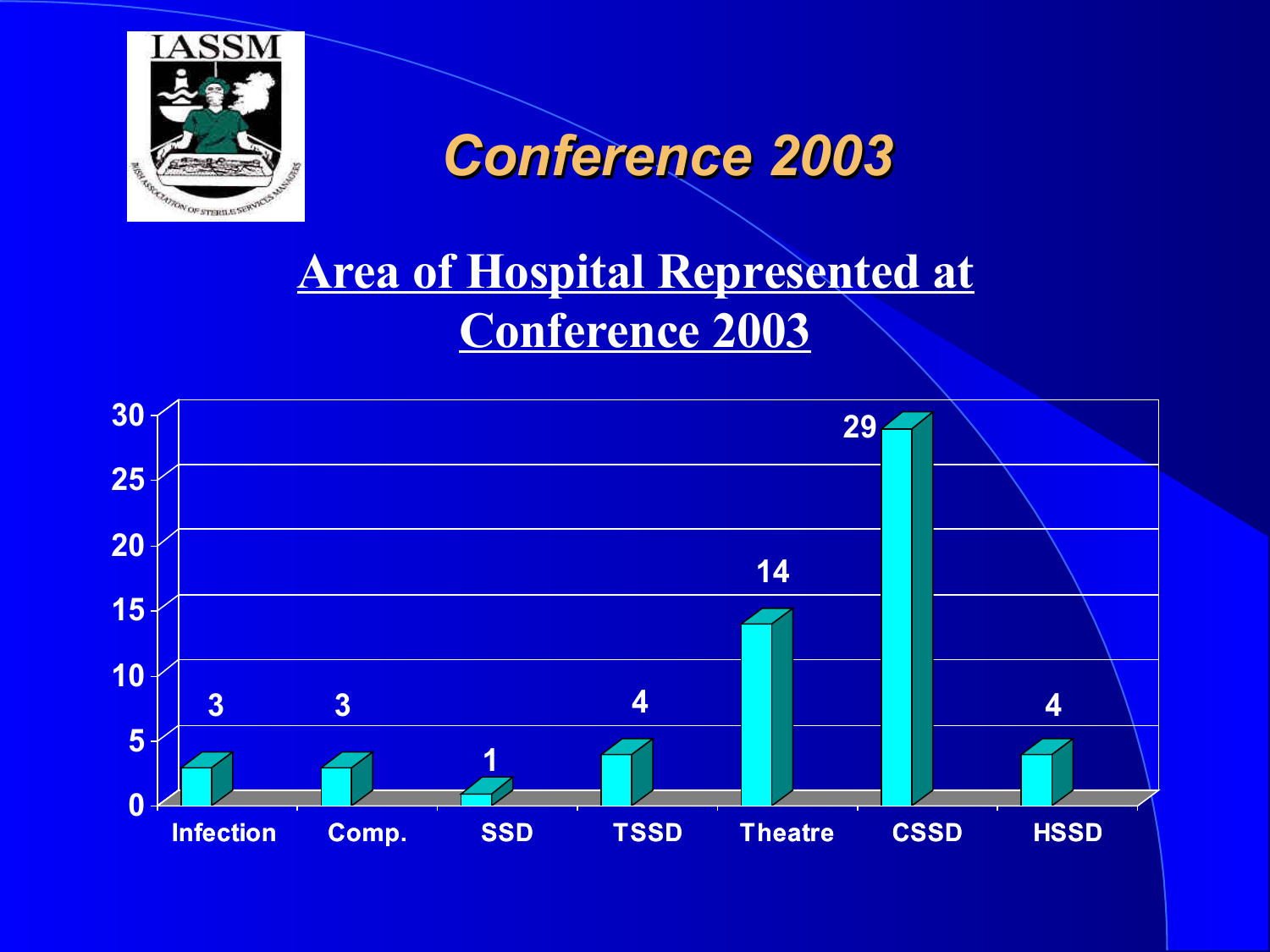

#### **Employed in city or Rural Hospital**

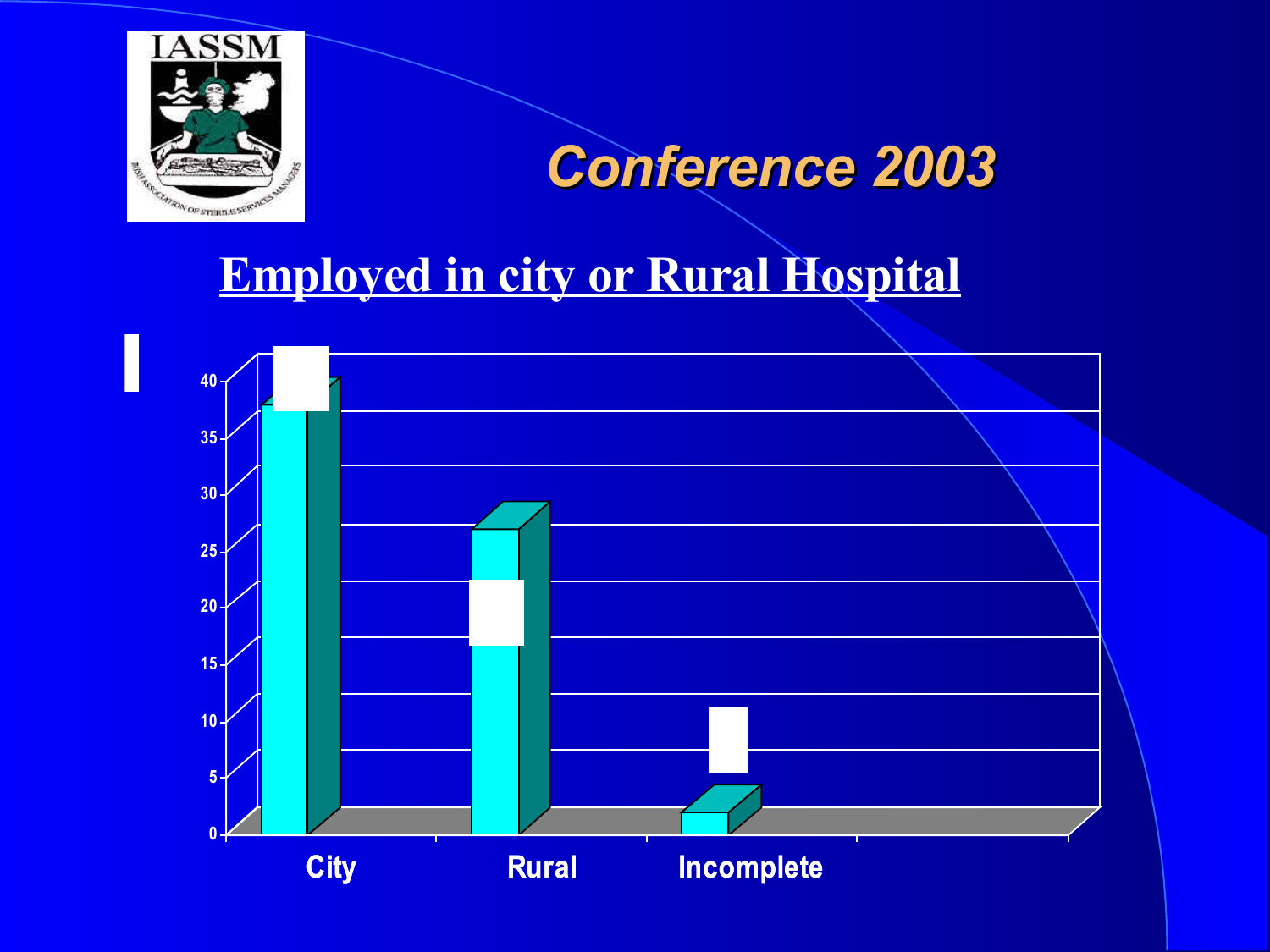

#### **2) Venue/location**

#### **Conference venue acceptable**

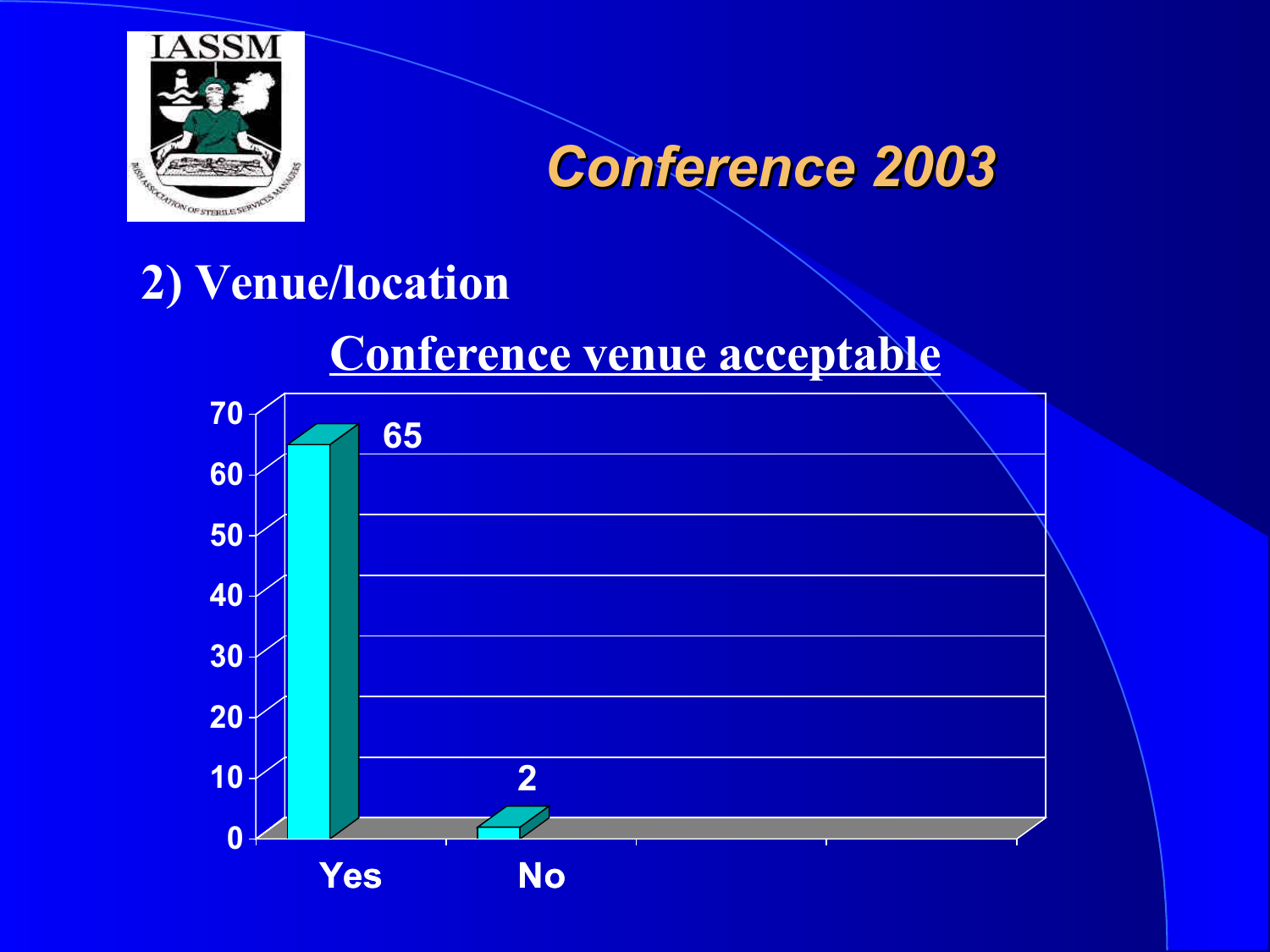

#### **Malahide as an accessible location**

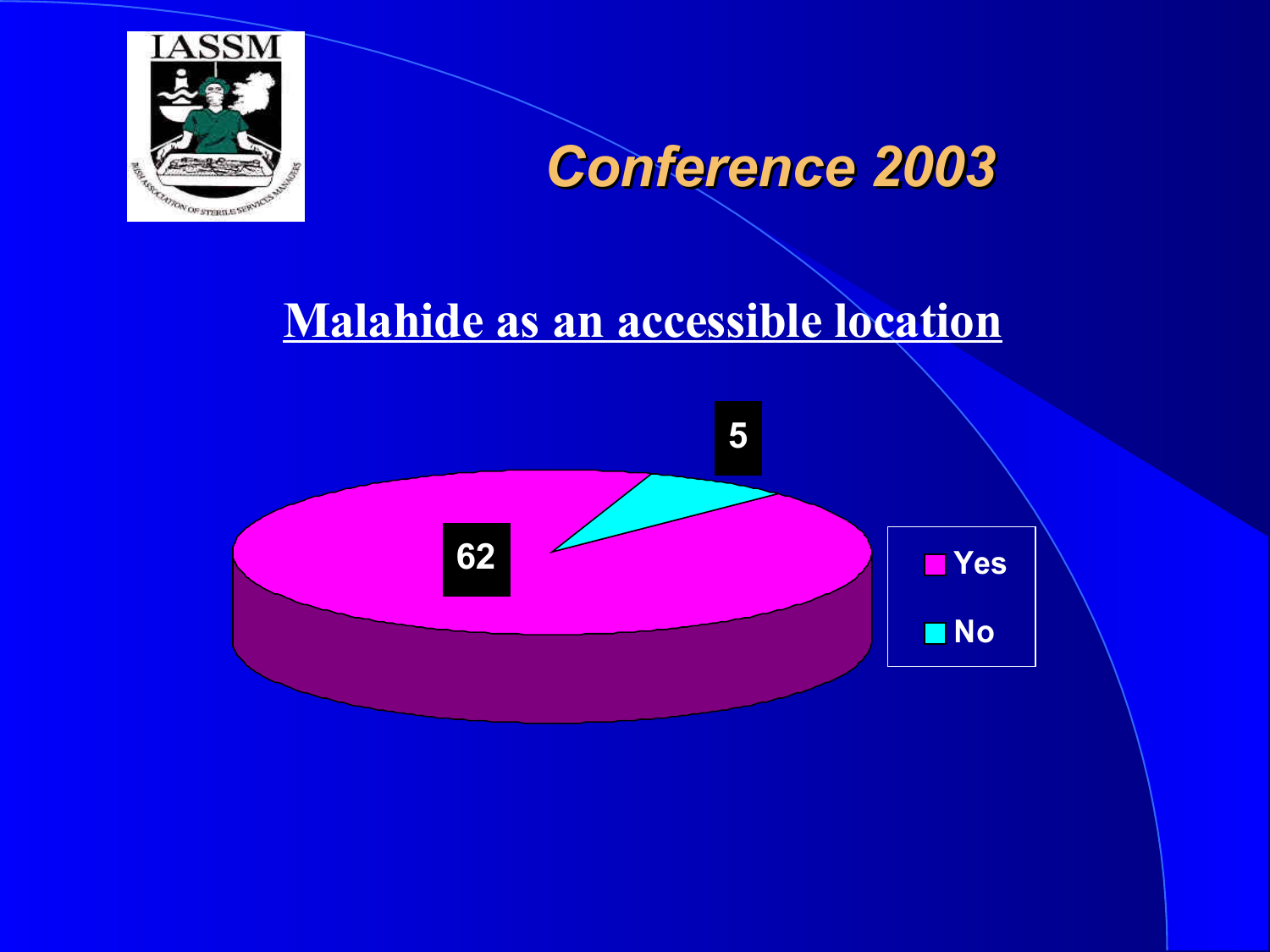

#### **Enjoy the food**

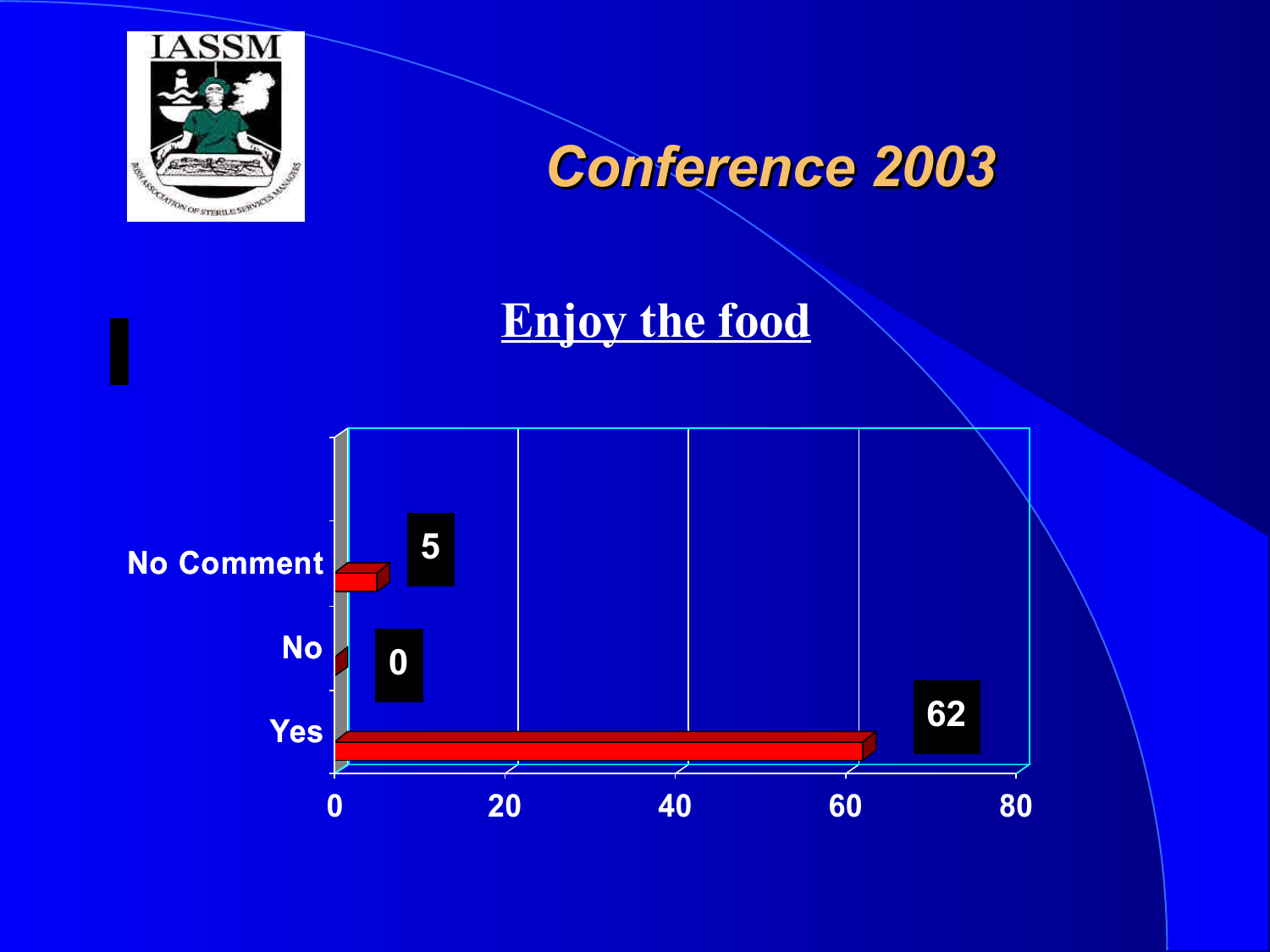

#### **Educational Content Good**

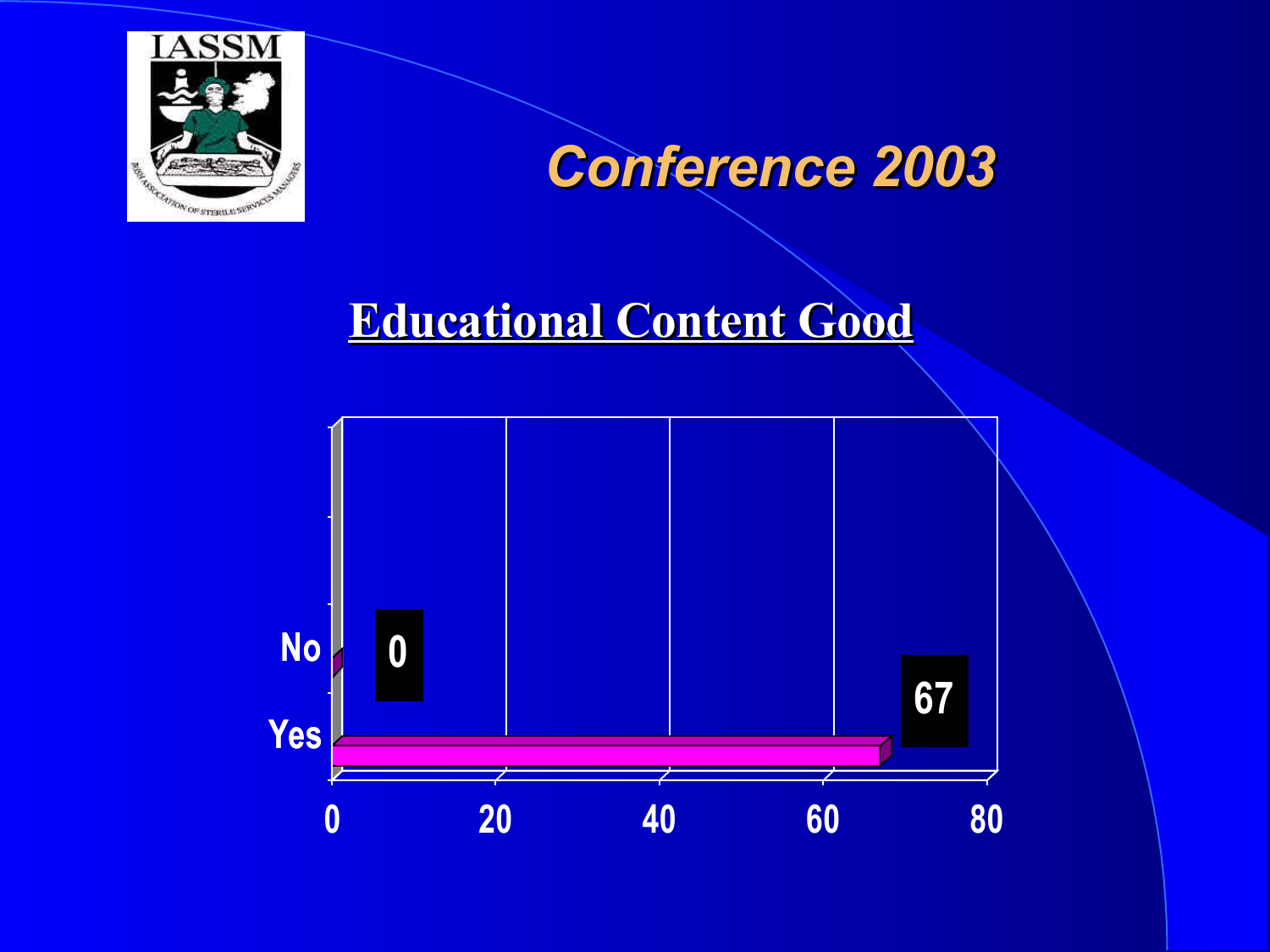

#### **Adequate Time for Exhibition Viewing**

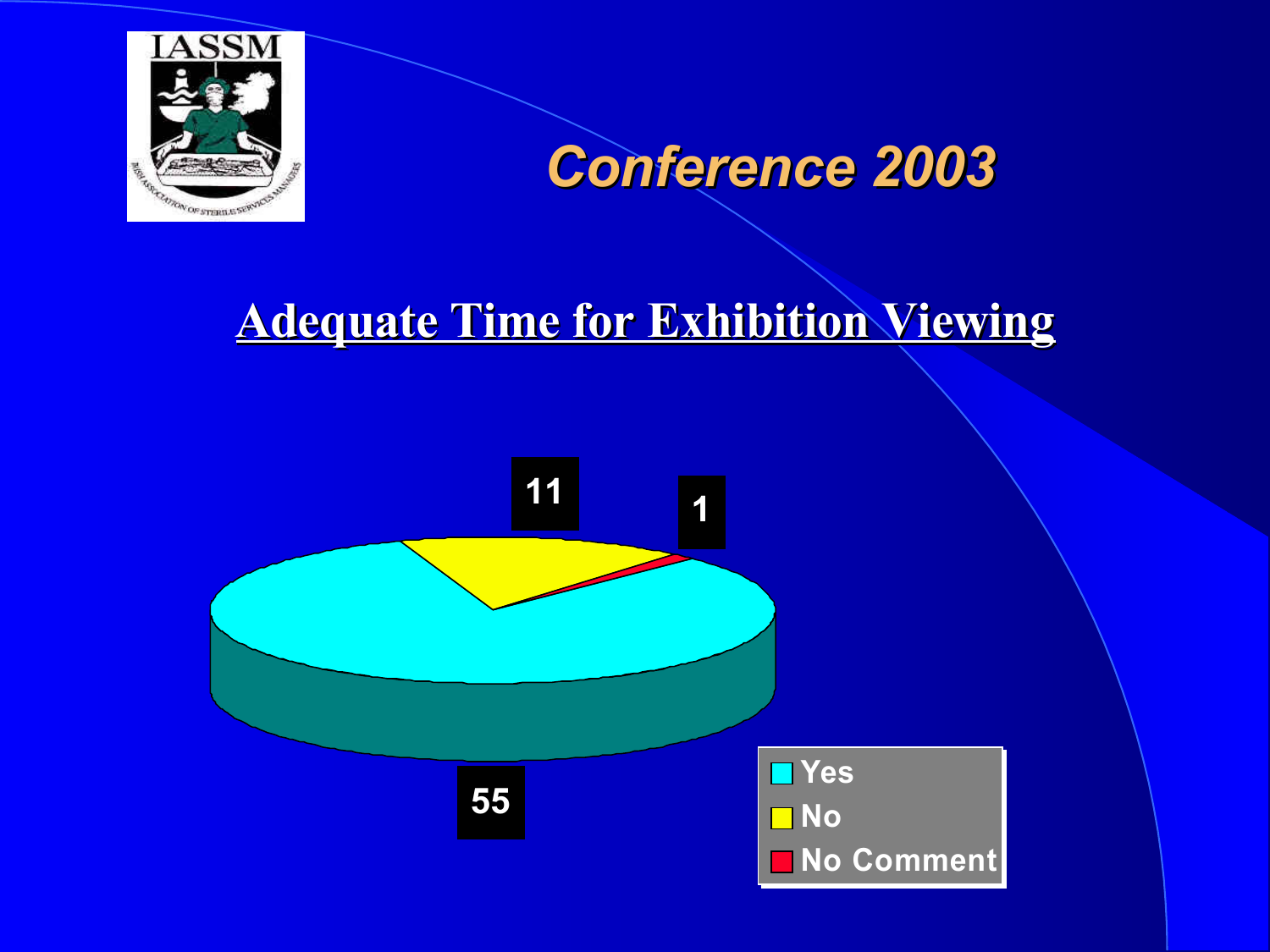

### **Qualtitative Comments**

| <b>Positive</b>                            | <b>Negative</b>                 |
|--------------------------------------------|---------------------------------|
| Well done-well organised                   | Time keeping                    |
| Really good mix of subjects                | <b>Shorter breaks</b>           |
| 15 minute presentations $=$<br>excellent   | E-mail address of<br>presenters |
| Very enjoyable and<br>informative - Thanks | Did not receive all<br>handouts |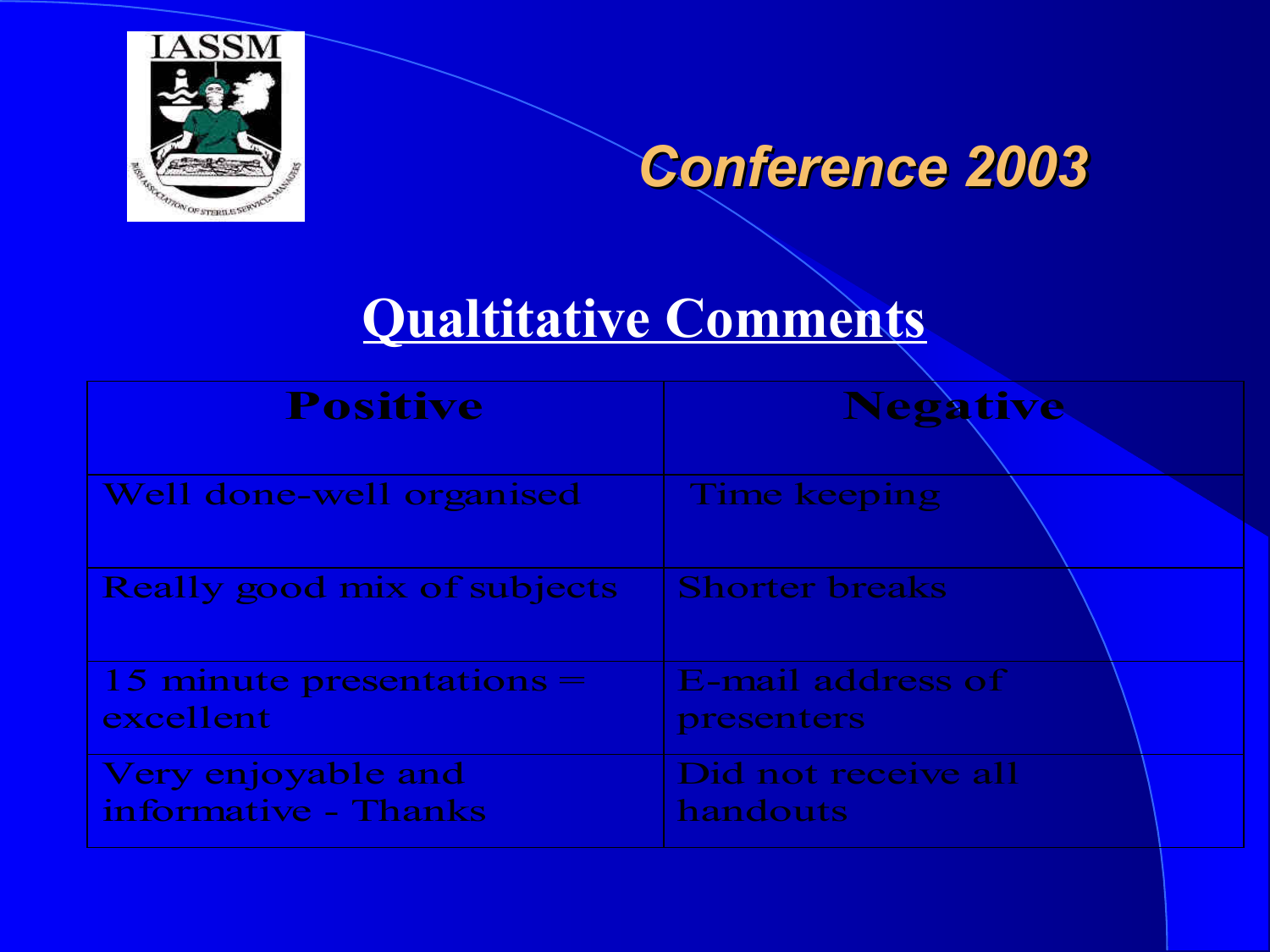

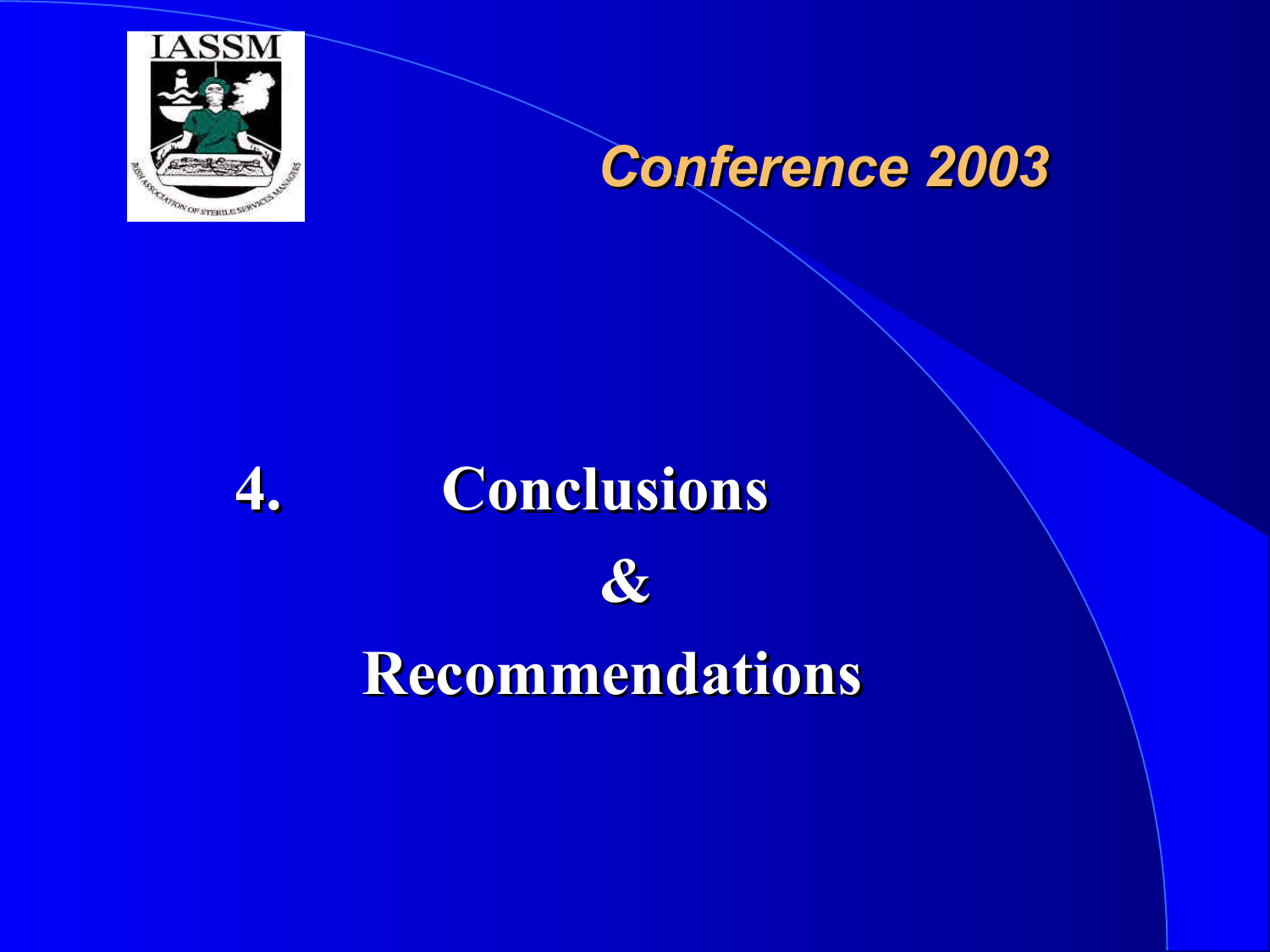



# **Conclusions Majority of delagtes approved... a) Venue & Location b) Food c) Exhibition time d) Educational content**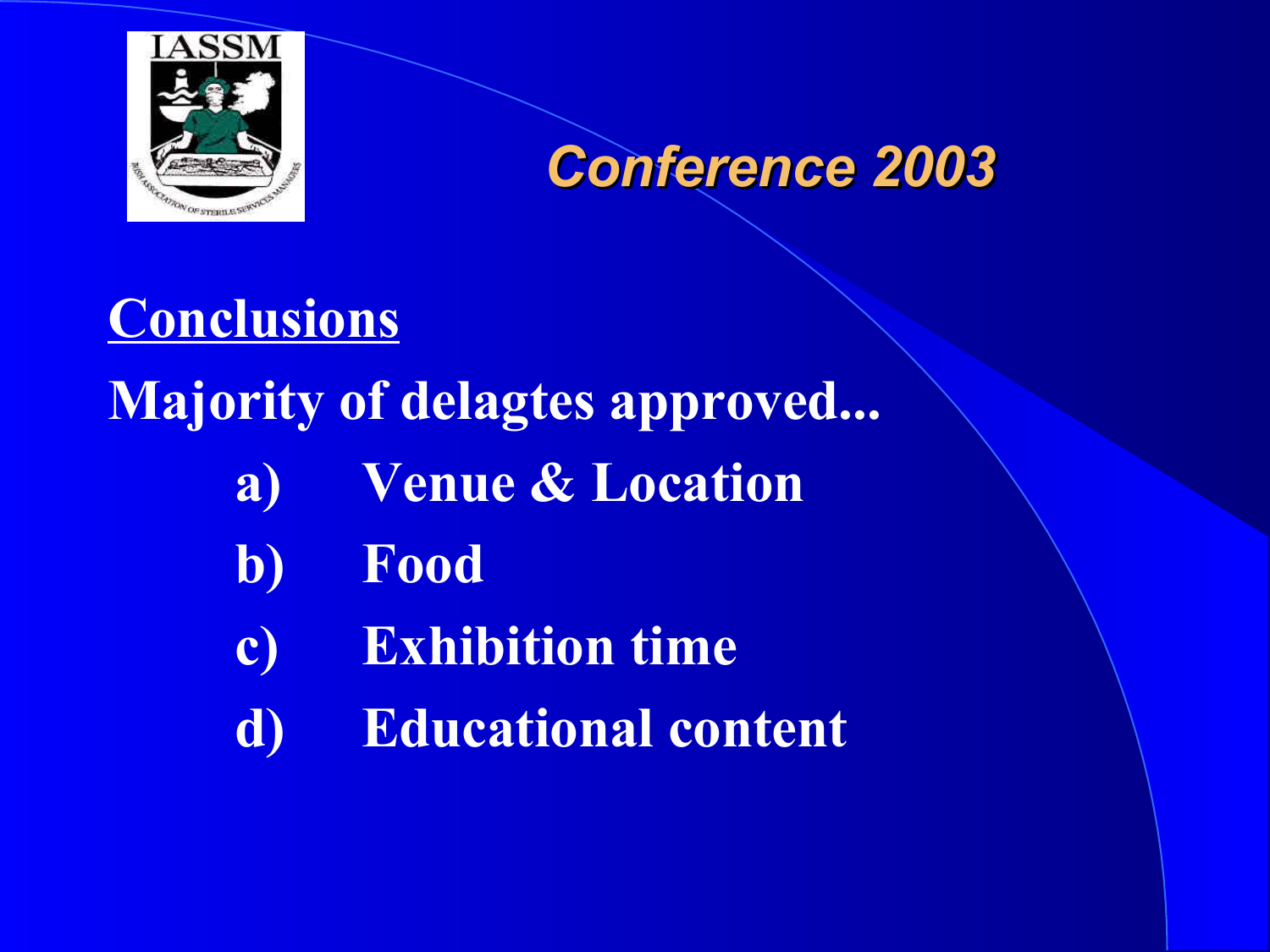



**Conclusions Improvements needed: a) time keeping b) hand outs**

**Overall = approval**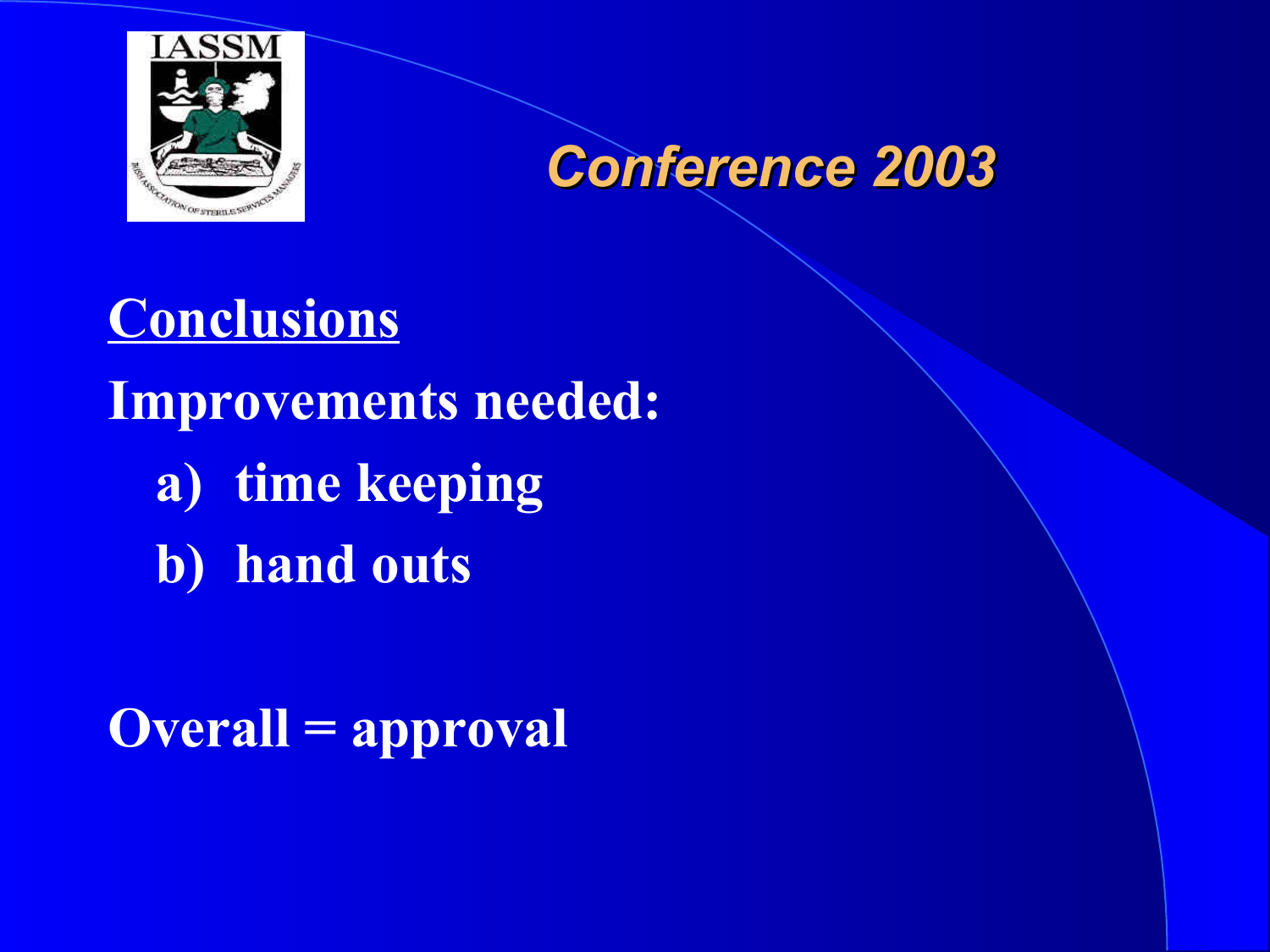

**Recommendations -** *research findings* **Completed 1. Review (+ & -) 2. Identify root causes 3. Select a action plan 4. Implemtation 5. Monitor/audit**